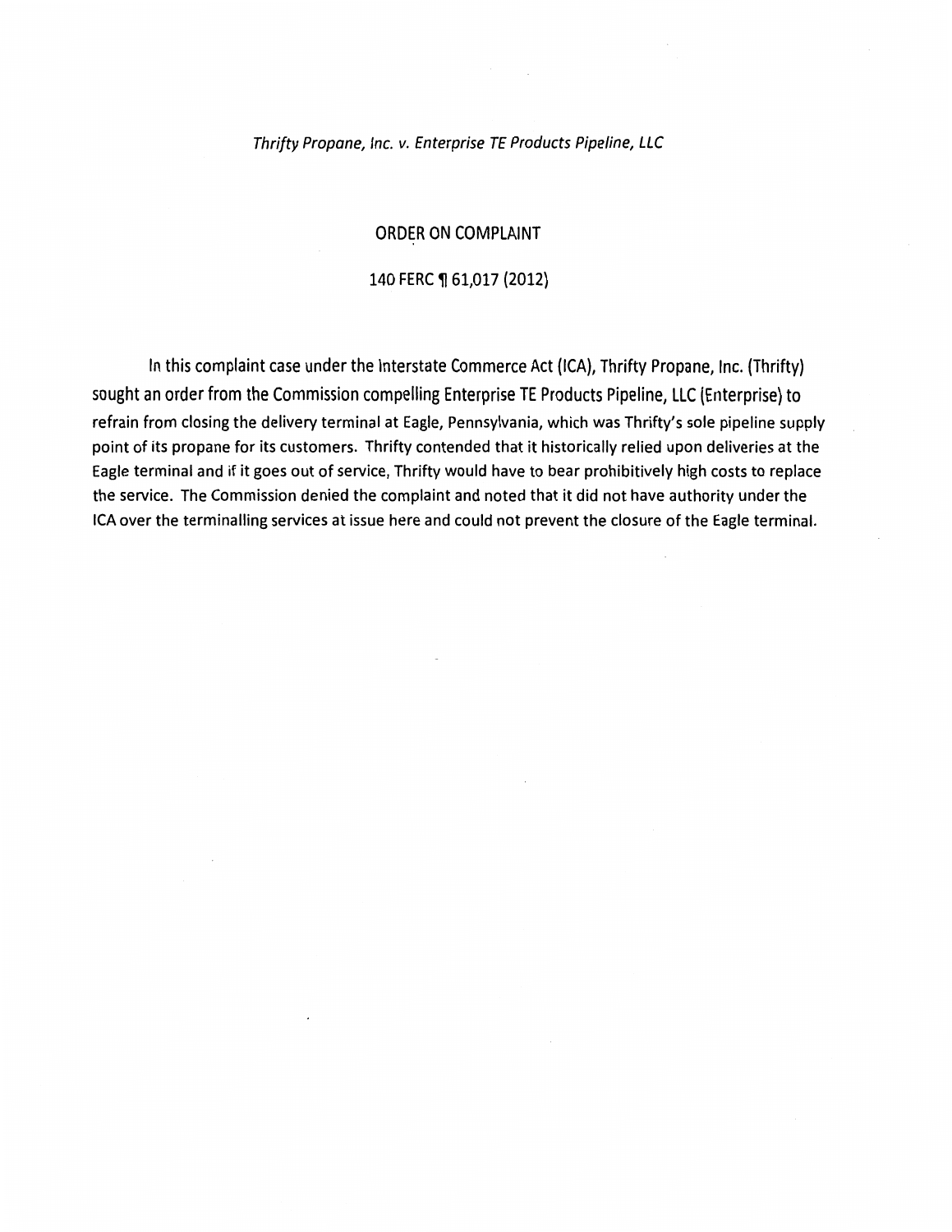## 140 FERC **[61,017** UNITED STATES OF AMERICA FEDERAL ENERGY REGULATORY COMMISSION

Before Commissioners: Jon Wellinghoff, Chairman; Philip D. Moeller, John R. Norris, Cheryl A. LaFleur, and Tony T. Clark.

Thrifty Propane, Inc.

v.

Docket No. OR12-18-000

Enterprise TE Products Pipeline, LLC

## ORDER ON COMPLAINT

(Issued July 11, 2012)

1. This order addresses a complaint filed by Thrifty Propane, Inc. (Thrifty) on May 22,2012, against Enterprise TE Products Pipeline, LLC (Enterprise TEPPCO) alleging that Enterprise Products Partners L.P. 's (Enterprise Products), Enterprise TEPPCO's parent company, announcement to close its Eagle, Pennsylvania propane terminal effective June 30, 2012, is contrary to the terms of Enterprise TEPPCO's tariff and unlawful under the Interstate Commerce Act (ICA). For the reasons discussed below, the Commission denies Thrifty's complaint.

### **Background**

2. Enterprise TEPPCO transports propane and butane from origins in Louisiana, Ohio, Pennsylvania, and Texas to destinations in Arkansas, Illinois, Indiana, Kentucky, Louisiana, Missouri, New York, Ohio, and Pennsylvania. Thrifty is a shipper on Enterprise TEPPCO Pipeline and as part of its business of sales and distribution of propane to residential and agricultural customers, regularly purchases propane at Mt. Belvieu, Texas, and takes delivery of propane at Eagle, Pennsylvania, among other destinations. Thrifty uses the Eagle Terminal as the sole supply point for its product for its customers in Eastern Pennsylvania.

3. On May 10,2012, Enterprise Products announced the closure of its Eagle propane terminal in Chester County, Pennsylvania, effective June 30,2012. Customers may continue to load product at the facility until June 29, 2012 at 5 p.m. Enterprise Products stated the decision was reached following careful consideration of various business and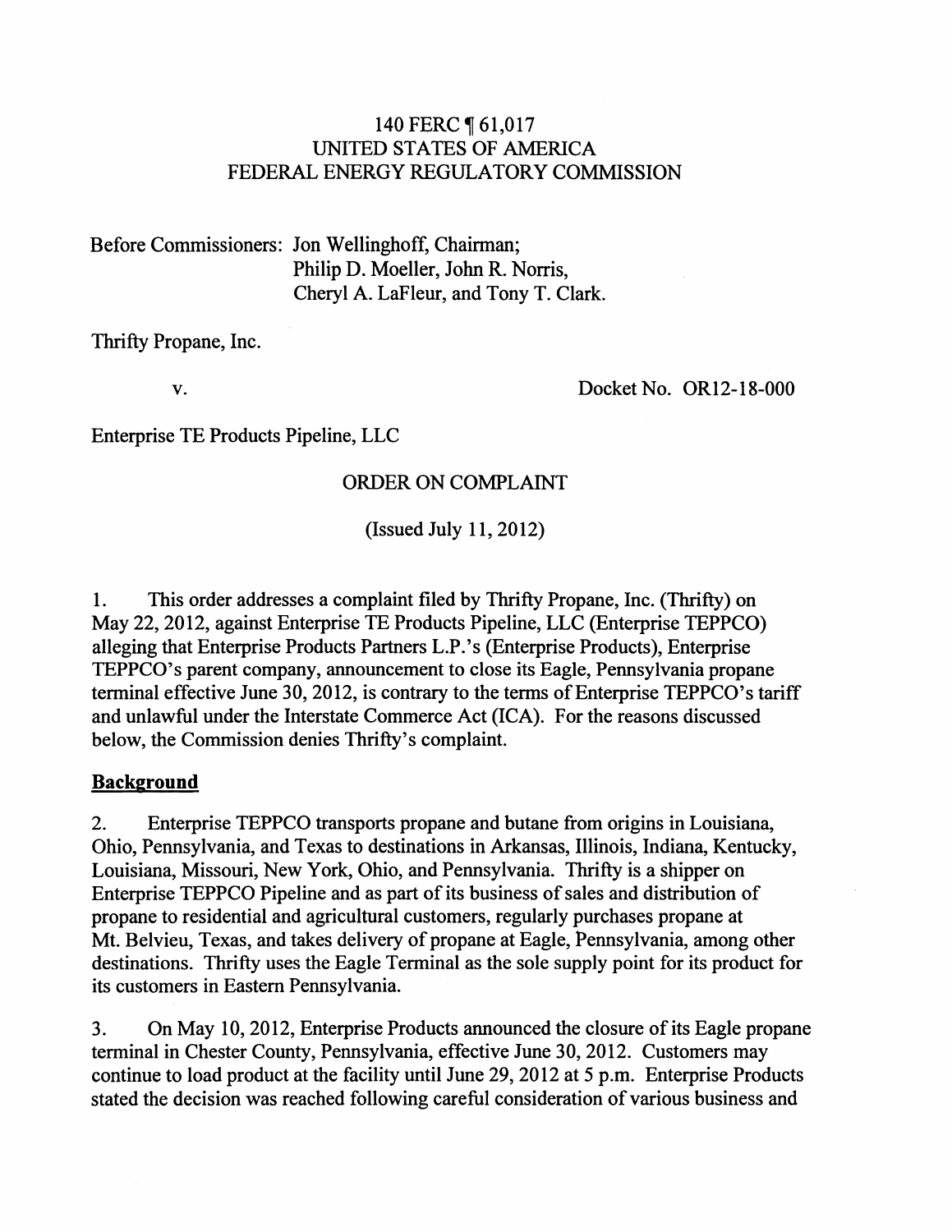economic factors which do not support continued operation of the terminal. Enterprise Products stated that the 6-inch diameter TE Products Pipeline that serves the facility will not be impacted by the closure and will continue to serve third party terminals in the region. Enterprise Products plans to remove the equipment at the site for future redeployment but will retain ownership of the property and pipeline right of-way. Enterprise TEPPCO sent its shippers a notice stating that it will be possible to use any allocation earned at Eagle at all destinations on the system in the event that the pipeline goes on allocation during the 2012-2013 heating season.

## **Thrifty's Complaint**

4. Thrifty asserts that it has relied upon the historic and continued future existence of the Eagle destination on the Enterprise TE Products Pipeline, as essential to its business plan. Thrifty submits that premised on that known circumstance and known cost, it was able to build its business and business efficiencies in Eastern Pennsylvania. Thrifty states that it has entered into supply contracts for delivery at the Eagle destination for both the summer months and the high-demand winter months in reliance upon the terms of the existing tariff, which provides for Eagle as a destination for the delivery of propane.

5. Thrifty states that while Enterprise Products stated that there were third-party supply points nearby, such terminals are not subject to any oversight by the Commission, and in at least one instance, the terminal is owned by a competing shipper and used solely by that competing shipper. Thrifty argues that, in the event that the terminal facilities at the Eagle destination are taken out of service and dismantled, the cost of replacing such facilities is prohibitive for smaller shippers such as Thrifty and it is impossible to determine whether or when any terminal could be established to replace the Eagle Terminal which Enterprise Products has announced it will remove.

6. Thrifty asserts that by taking the Eagle destination out of service and permitting the Eagle Terminal to be dismantled by Enterprise Products, Enterprise TEPPCO has changed a material term of the tariff presently in force, without notice to the Commission.

7. Thrifty submits that, in the event that the Eagle destination is taken out of service and the terminal dismantled, it will be forced to obtain its supply from Greensburg, Pennsylvania, which is the next closest destination on the pipeline. Thrifty states that drawing fuel from Greensburg will entail additional round trip transport travel of over 500 miles, which will increase the cost of each gallon delivered by 15 cents, while materially disrupting its day-to-day operations. Thrifty states that since it has no contracts in place for delivery to the Greensburg destination, it is in immediate jeopardy of the loss of a supply point essential to its business. Thrifty further asserts that it may be entirely cut off from supply for its marketing area in Eastern Pennsylvania during the height of the heating season, and therefore unable to honor the contractual obligations it has made with its customers. Thrifty asserts that the financial burden on it will be at least '''"' '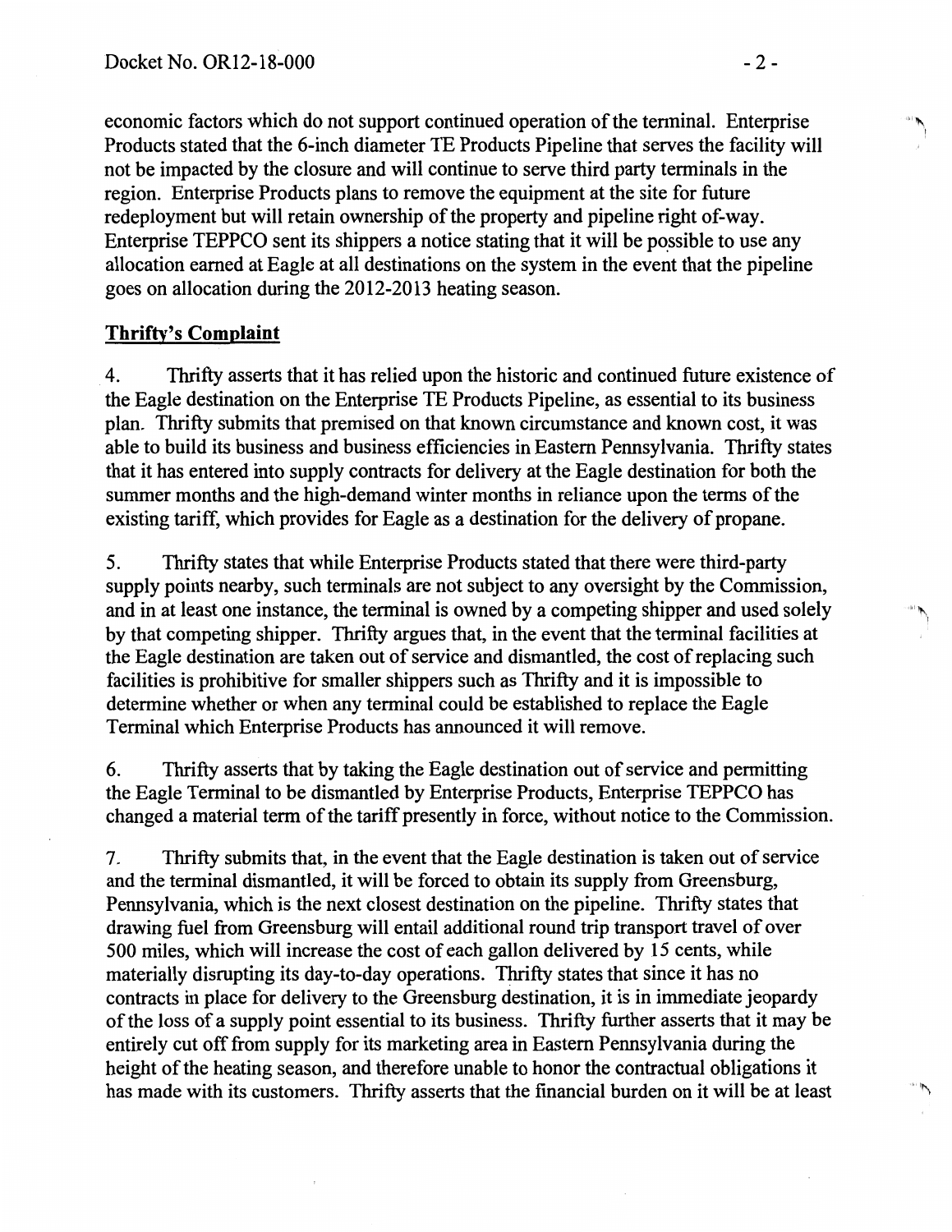the cost of transporting no less than 1 million gallons of product from Greensburg, Pennsylvania by truck, at a cost of 15 cents/gallon.

8. Thrifty argues that the proposed closure of the Eagle Terminal by Enterprise Products constitutes an unauthorized and material change to the Enterprise TEPPCO tariff currently in force contrary to the Commission's rules and the ICA. As a consequence of such action, Thrifty submits that it will be irremediably prejudiced.

9. Thrifty requests Fast Track processing of the complaint because Enterprise TEPPCO has stated a firm intention to close and dismantle the Eagle Terminal by June 30,2012. Thrifty requests that the Commission issue an order to Enterprise TEPPCO directing it to maintain the full operation of the Eagle Terminal until such time as an appropriate tariff amendment has been approved by the Commission, and to take such steps as are necessary to prevent the unauthorized closure of the Eagle destination and for such other relief pursuant to its statutory authority.

## Enterprise TEPPCO's Answer

10. On May 31, 2012, Enterprise TEPPCO filed an answer to Thrifty's complaint. Enterprise TEPPCO asserts that Thrifty's complaint is without merit and should be dismissed. Enterprise TEPPCO states that the Eagle Terminal is not owned by Enterprise TEPPCO, but is instead owned by a non-jurisdictional affiliate, Enterprise Terminals and Storage, LLC (ETS}. Moreover, Enterprise TEPPCO submits that the Commission has specifically held that the terminals connected to Enterprise TEPPCO's system, including the Eagle Terminal, are non-jurisdictional. Enterprise TEPPCO contends that the Commission has no authority to regulate a non-jurisdictional facility or require the pipeline to maintain the operations of a facility the pipeline does not own.

11. Enterprise TEPPCO submits that the Commission has specifically held that the destination terminals connected to Enterprise TEPPCO's system, including the Eagle Terminal, are not FERC-jurisdictional.<sup>1</sup> Enterprise TEPPCO states that Thrifty ignores this precedent and does not even attempt to explain how the Commission has authority to require Enterprise TEPPCO to maintain the operations of facilities that the Commission has specifically held to be non-jurisdictional. Instead, Thrifty appears to argue that because the Eagle terminal is listed as a destination in Enterprise TEPPCO's tariff, the closure of the terminal at that destination is an "unauthorized and material change to the tariff." Enterprise TEPPCO states that its tariff currently lists Eagle as a destination, because the terminal remains operational through June 29,2012. Enterprise TEPPCO

<sup>&</sup>lt;sup>1</sup> TE Products I, 130 FERC ¶ 61,257, *order on reh'g, TE Products II*, 131 FERC ~ 61,277 (2010) *(TE Products II).*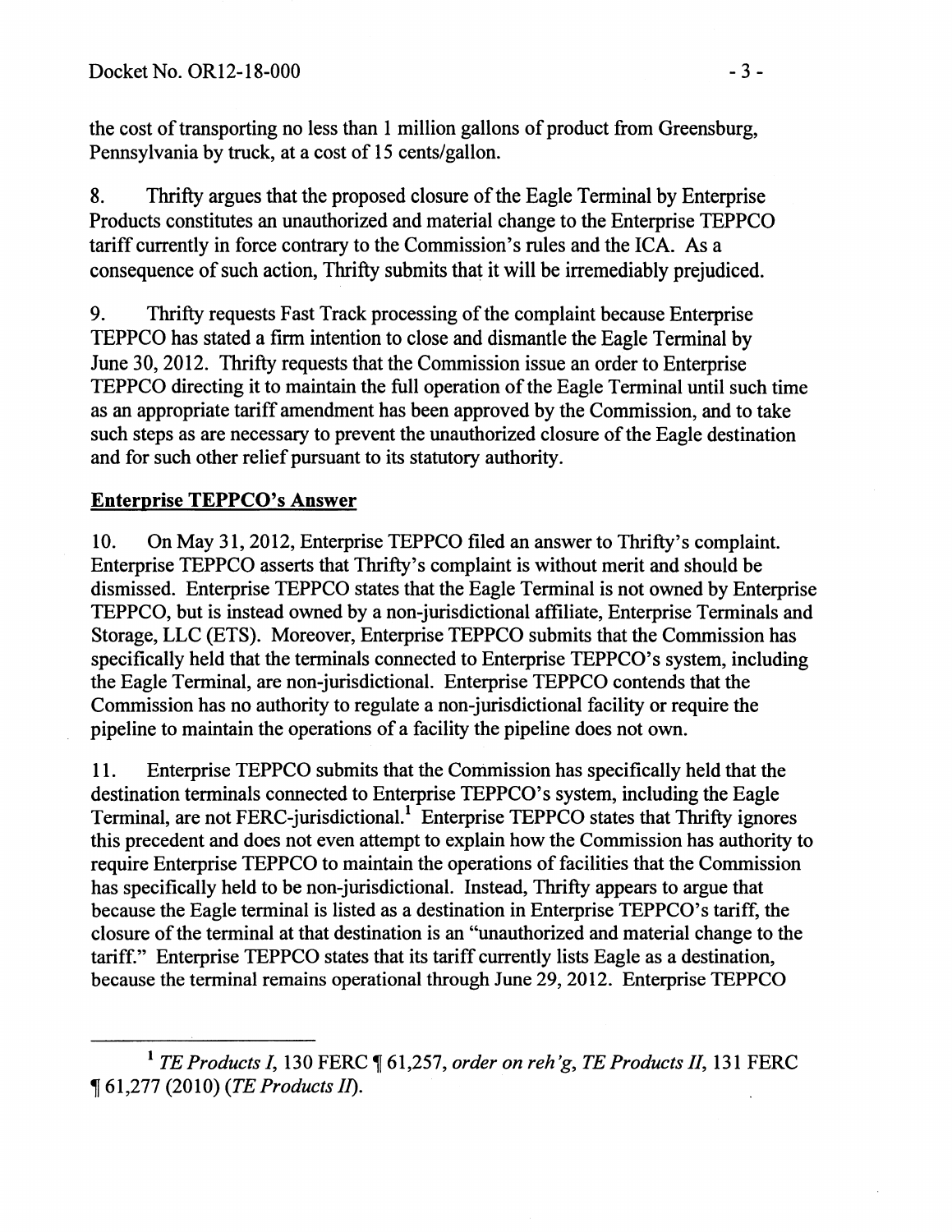submits that to the extent the Commission dismisses Thrifty's complaint, it anticipates submitting a tariff to remove the Eagle destination.

12. Thrifty notes that on May 21, 2012, Enterprise TEPPCO announced that any volume history earned by shippers from making shipments to Eagle could be used at all destinations on the Enterprise TEPPCO system after the closure of the Eagle Terminal. Enterprise TEPPCO states that such accommodation, which Thrifty does not challenge, reasonably treats shippers that in the past have moved product to the Eagle Terminal. Enterprise TEPPCO contends that the mere fact of its announcement does not confer jurisdiction on the Commission over the closure of the terminal.

13. Enterprise TEPPCO asserts that even if the Eagle Terminal which is owned by its affiliate ETS were owned by Enterprise TEPPCO or otherwise held to be jurisdictional, Enterprise TEPPCO could abandon the service to Eagle at any time. Enterprise TEPPCO asserts that a pipeline's obligation to provide service under the ICA is limited to what it holds itself out to provide.

14. Instead of alleging any specific violation of the ICA or the Commission's regulations, Enterprise TEPPCO states that Thrifty appears to propound general contract law claims based on its alleged reliance on the continued existence of the Eagle Terminal. Enterprise TEPPCO contends that Thrifty fails to set forth any valid basis for this claimed reliance, and indeed there is none. Enterprise TEPPCO submits that Thrifty plainly has no cognizable reliance claim against Enterprise TEPPCO, since the terminal is a non-jurisdictional facility that is not owned by Enterprise TEPPCO. Enterprise TEPPCO asserts that its tariff does not contain anything that would justify Thrifty's claimed reliance. Enterprise TEPPCO contends that nothing in the tariff promises that the current destinations will never change.

15. In short, Enterprise TEPPCO contends that Thrifty's complaint fails to allege any claim upon which relief can be granted. Enterprise argues that Thrifty cites no authority to support its challenge, and the Commission has no jurisdiction to grant the relief that Thrifty seeks. Accordingly, Enterprise TEPPCO concludes that Thrifty's complaint should therefore be dismissed.

# Discussion

16. In its complaint Thrifty alleges that the closure of the Eagle terminal constitutes an unauthorized and material change to Enterprise TEPPCO's tariff contrary to Commission regulations and the ICA.

17. In a March 30, 2010 order, the Commission accepted TEPPCO's filing removing terminalling services from its tariff. The Commission found that the terminalling services TEPPCO proposed to remove from its tariff are not within the Commission's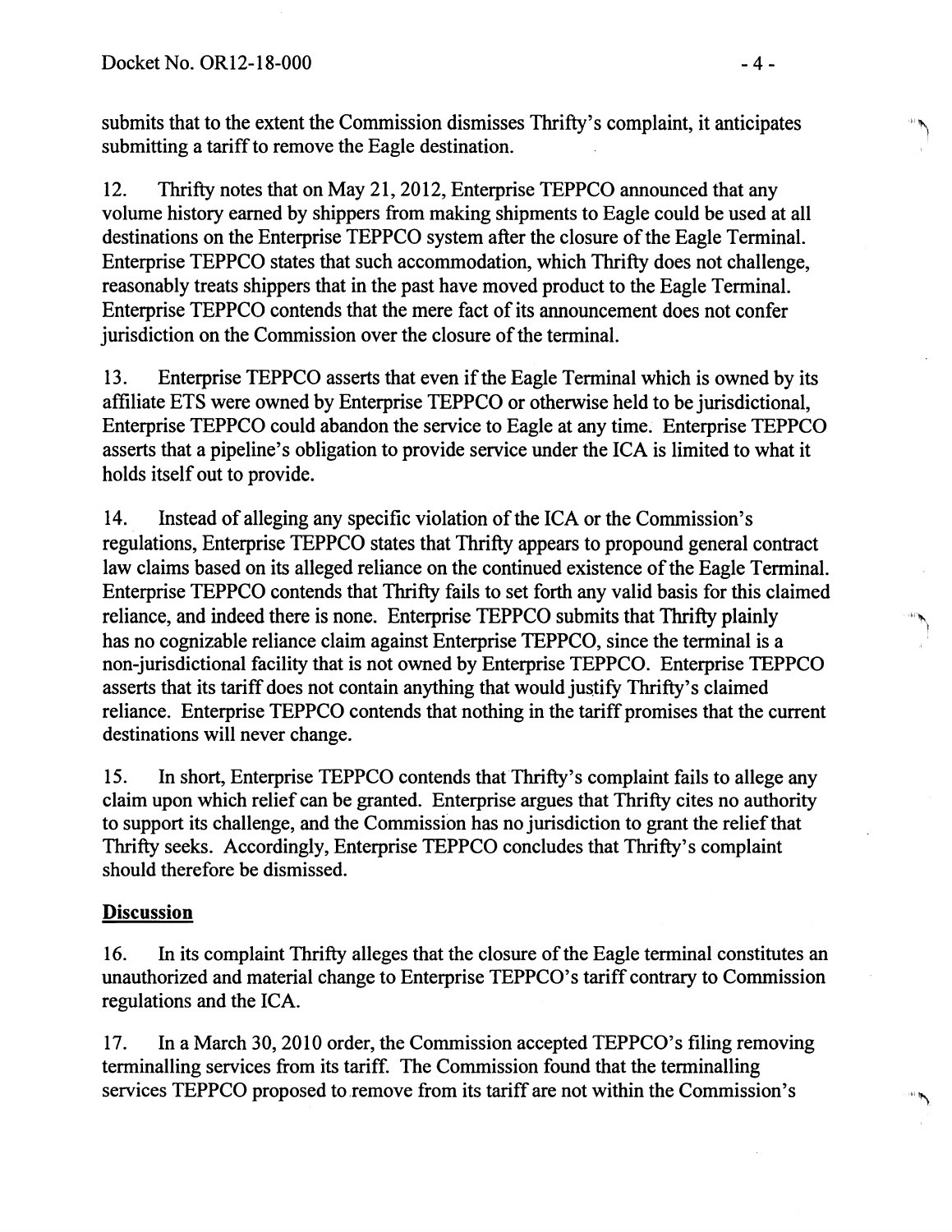jurisdiction.<sup>2</sup> The Commission held that it may not exercise jurisdiction over non-jurisdictional services merely because they were owned by a TEPPCO affiliate.

18. The Commission has n'o jurisdiction to prevent ETS from closing the Eagle propane terminal and dismantling the equipment at this facility. The fact that Eagle will remain a destination in Enterprise TEPPCO's tariff until Eagle's closure on June 29, 2012, does not constitute any violation of the tariff or the ICA and simply reflects the reality that transportation service can be provided by Enterprise TEPPCO until that date. Enterprise TEPPCO's recognition of any shipper's allocation history at Eagle for purposes of applying the prorationing policy at other destinations does not create any jurisdiction over the Eagle terminal, but attempts to accommodate the allocation history a shipper has already established. Finally, to the extent that Thrifty argues that it detrimentally relied on the continued existence of the Eagle terminal, any such breach of contract claim is properly asserted against ETS or Enterprise Product Partners, L.P. in state court.

19. In response to Thrifty's arguments, we are cognizant of the hardship that closure of the Eagle terminal may impose. However, as this result is compelled by our precedent regarding our jurisdiction under the ICA, Thrifty's complaint is denied.

The Commission orders:

Thrifty's complaint is denied.

 $\mathcal{L}_{\mathcal{A}}$ 

By the Commission. Commissioner Norris concurring with a separate statement attached.

(SEAL)

Kimberly D. Bose, Secretary.

<sup>2</sup> *TE Products I,* 130 FERC ¶ 61,257, *order on reh'g, TE Products II,* 131 FERC  $\P 61,277.$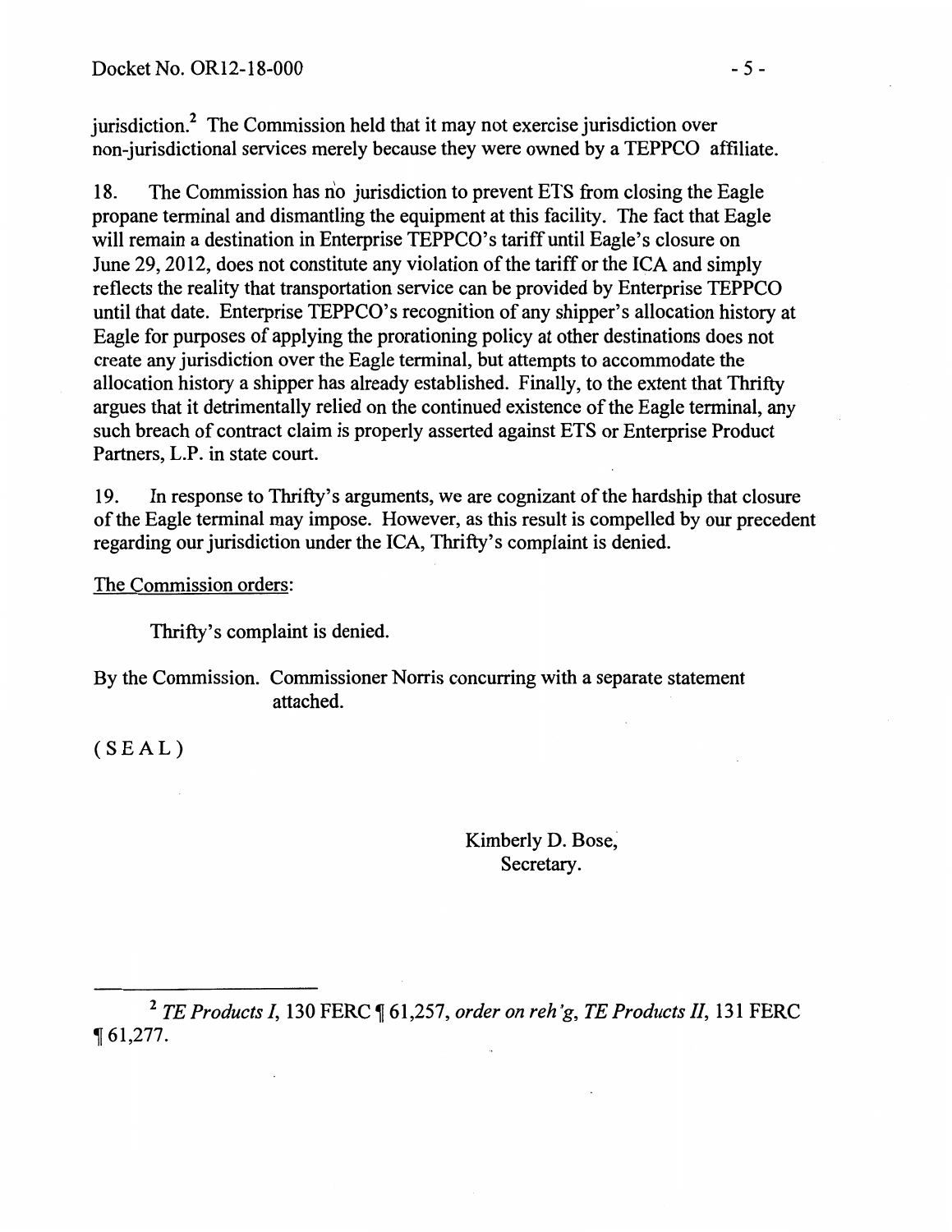## UNITED STATES OF AMERICA FEDERAL ENERGY REGULATORY COMMISSION

Thrifty Propane, Inc. Docket No. OR12-18-000

'مي.<br>''

v.

Enterprise TE Products Pipeline, LLC

(Issued July 11, 2012)

·NORRIS, Commissioner, *concurring:* ·

I concur in the outcome of this order, which denies Thrifty's complaint regarding Enterprise's closure of its Eagle propane terminal in Chester County, Pennsylvania. I agree that the Commission should deny the complaint because, under the Interstate Commerce Act (ICA), the Commission does not have the authority to prevent Enterprise from closing the Eagle terminaL

However, I am concerned about the repercussions of the order and the hardship that the terminal closure will place on Thrifty. The outcome here, which is dictated by the limits of the Commission's authority under the ICA, is regrettable. Because of the closure of this terminalling facility, Thrifty states that it will have to draw fuel from hundreds of miles away, forcing it to drive long distances to meet its obligations to its customers and impacting the cost of each gallon of propane delivered. This is not a good outcome for Thrifty or for the end users that it serves.

Supplies of natural gas liquids are growing rapidly, promising lower prices for consumers, provided there is adequate infrastructure to ship those supplies to markets.<sup>1</sup> The outcome here highlights the potential negative impact that a lack of competition in the provision of terminalling and other oil and product pipeline services could have on consumer prices even with growing supplies. I recognize that entities are naturally motivated to maximize their profits, but without adequate competition, the result could be a less efficient system that potentially harms consumers. Despite these significant considerations, the Commission is constrained by the limits of our jurisdiction under the ICA.

<sup>&</sup>lt;sup>1</sup> See Federal Energy Regulatory Commission 2011 State of the Markets Report, Apr. 19, 2012, *available at* www.ferc.gov/market-oversight/reports-analyses/st-mktovr/som-rpt-201l.pdf.